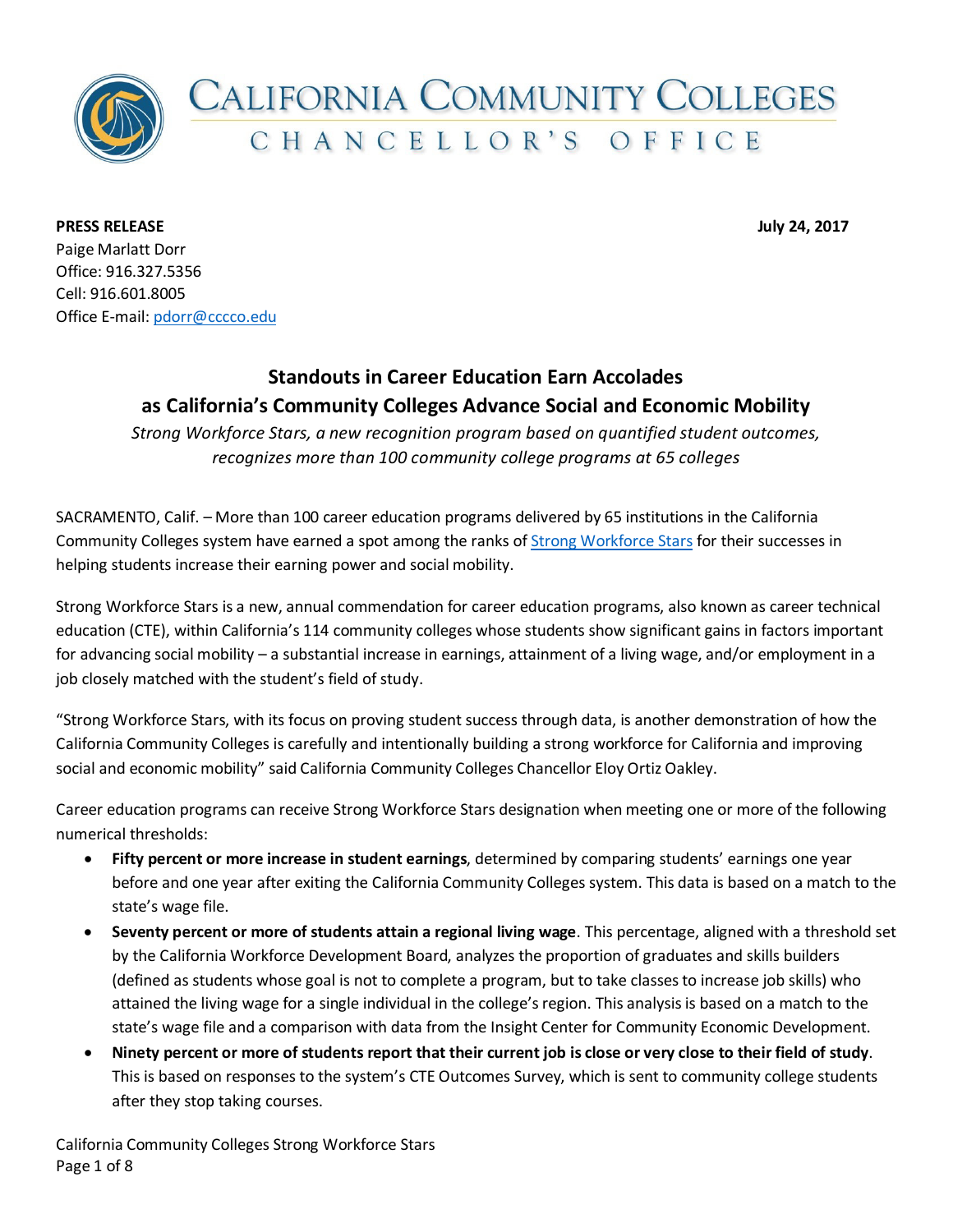Programs can earn more than one Strong Workforce Star, depending on outcomes.

"Career education programs create skilled workers to fuel regional economies and enable social mobility," said Van Ton-Quinlivan, vice chancellor for Workforce and Economic Development at California Community Colleges. "These 'Star' exemplars ought to be celebrated."

The recognition is based on students who were last enrolled in 2013-14 in career education areas including advanced manufacturing; advanced transportation and renewable energy; agriculture, water, and environmental technologies; education and human development; energy, construction, and utilities; global trade and logistics; health care; information and communication technologies/digital media; life sciences and biotechnology; public and protective services; retail, hospitality, and tourism; and small business.

Analysis undertaken by WestEd reveals six commonalities of career education programs that met the Strong Workforce Stars designation:

- 1. **Data-driven planning:** Colleges continuously use data and evidence to direct the development and delivery of their offerings. They also employ labor-market analysis to ensure programs are the optimum size, whether it be limiting enrollment to avoid flooding the local market or expanding participation to address an urgent workforce need.
- 2. **Outstanding faculty:** By working in the industry while teaching, staying connected through industry sectorbased associations and participating in professional networks, faculty help to improve students' employment outcomes.
- 3. **Career driven:** Colleges make a direct connection between program participation and related career opportunities, which can serve as a powerful motivator for students to both enroll in and complete their programs, as well as contribute to their success in the workplace.
- 4. **Industry driven**: Industry sector partners play a critical role in shaping and delivering college programming, often through robust and comprehensive advisory groups.
- 5. **Student centered:** Colleges integrate academic supports and focused educational advising in order to respond to the priorities, experiences, and needs of the students who enroll, whether they are recent high school graduates, working adults, veterans, English-language learners, ex-offenders or students who aspire to transfer to four-year institutions.
- 6. **Intersegmental partnerships**: Through strategies like dual enrollment, the adoption of national curriculum models, articulation agreements and summer bridge programs, colleges jump-start students' career preparation while they still are enrolled in high school and accelerate workplace entry.

Strong Workforce Stars is made possible by accountability and data tool investments established under the system's Doing What MATTERS for Jobs and Economy framework and it[s Strong Workforce Program.](http://doingwhatmatters.cccco.edu/StrongWorkforce.aspx) Starting 2016, the state of California infused a recurring annual investment of \$200 million to spur more and better career education across the 114 community colleges of California - the nation's largest higher education system. In the second year of the program, one-sixth of the dollars must be allocated based on contribution to student success outcomes rather than the traditional approach of student enrollment, and Strong Workforce Stars is one way to ascertain progress toward that policy goal.

The Strong Workforce Program is a bold step California took to create 1 million more middle-skilled workers to fuel regional economies and advance social mobility, equipping them with certificates, degrees or credentials valued by the labor market.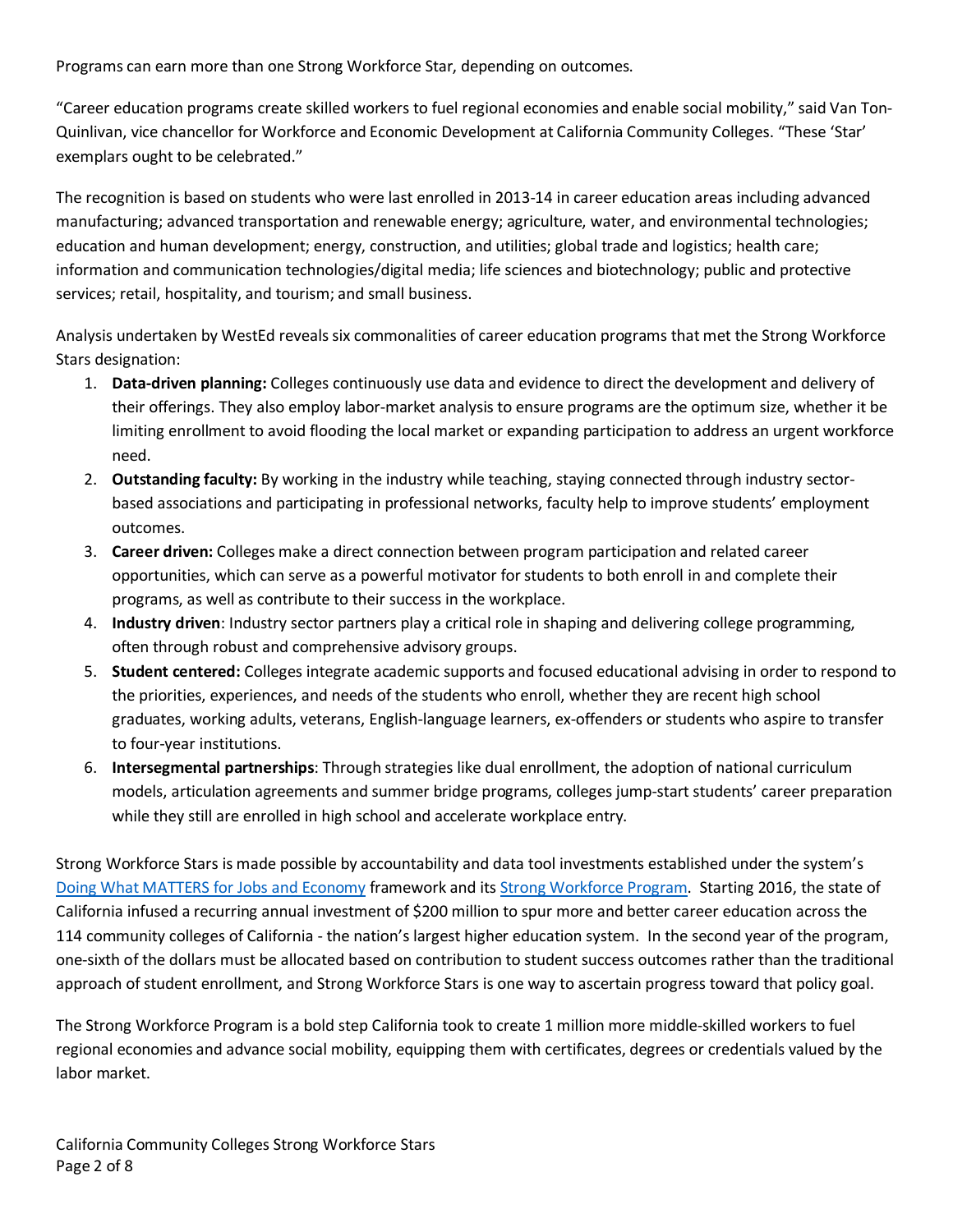Strong Workforce metrics are aligned with those of the Workforce Innovation and Opportunity Act of 2014, a federal program designed to help job seekers access employment, education, training and support services.

*The California Community Colleges is the largest system of higher education in the nation composed of 72 districts and 114 colleges serving 2.1 million students per year. Community colleges supply workforce training and basic skills education in English and math, and prepare students for transfer to four-year institutions. The Chancellor's Office provides leadership, advocacy and support under the direction of the Board of Governors of the California Community Colleges. For more information about the community colleges, please visit californiacommunitycolleges.cccco.edu/, https://www.facebook.com/CACommColleges, o[r twitter.com/CalCommColleges.](https://twitter.com/CalCommColleges) The Doing What MATTERS for Jobs and the Economy framework invests in California's economic growth and global competitiveness through industry-specific partnerships, education, training and services that contribute to a strong workforce for California.*

###

*Note to Editors: Please see attached Workforce Stars awards by college, sector and program.*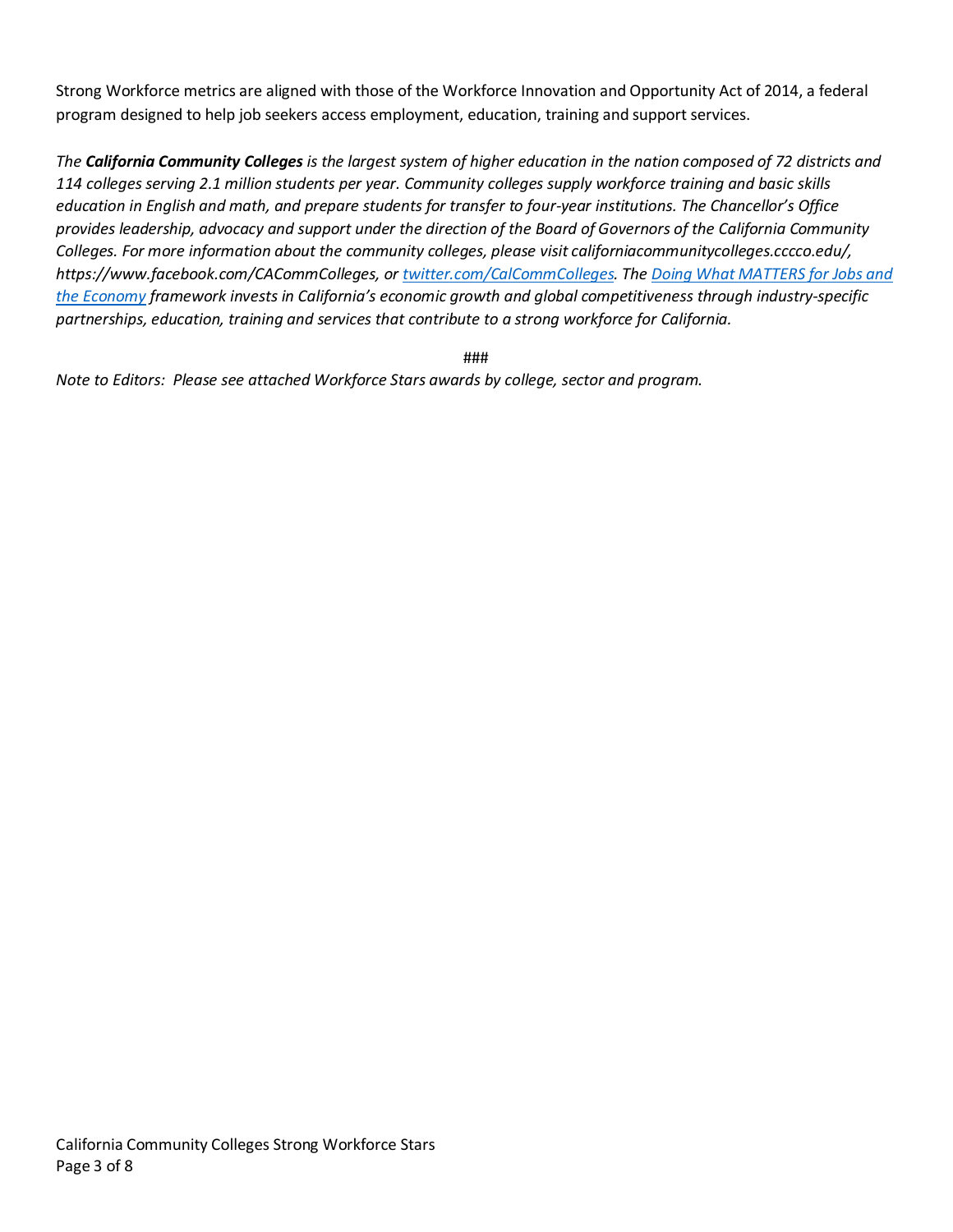

**2017 California Community Colleges Strong Workforce Stars, listed by college and industry sector. More information and a searchable database are available at [http://dwmshowcase.com/workforce\\_stars.asp.](http://dwmshowcase.com/workforce_stars.asp)** 

| <b>College</b>                | <b>Industry Sector</b>                                             | <b>Career Education Program</b>                                                                |
|-------------------------------|--------------------------------------------------------------------|------------------------------------------------------------------------------------------------|
| <b>American River College</b> | Life Sciences and Biotechnology                                    | Biotechnology                                                                                  |
| American River College        | <b>Public and Protective Services</b>                              | Emergency Medical Technician,<br>Administration of Justice, Police<br>Academy, Fire Technology |
| Antelope Valley               | <b>Advanced Manufacturing</b>                                      | Advanced Manufacturing and<br><b>Advanced Technology</b>                                       |
| Antelope Valley               | Health                                                             | <b>Health and Safety Science</b>                                                               |
| <b>Barstow College</b>        | <b>Small Business</b>                                              | Business, Accounting, Career<br>Workforce Readiness, Management                                |
| <b>Berkeley City College</b>  | Life Sciences and Biotechnology                                    | Biotechnology                                                                                  |
| <b>Butte College</b>          | Agriculture, Water, and<br><b>Environmental Technologies</b>       | <b>Pest Control Advisor</b>                                                                    |
| <b>Chabot College</b>         | Agriculture, Water, and<br><b>Environmental Technologies</b>       | Agriculture, Water, and<br><b>Environmental Technologies</b>                                   |
| <b>Chaffey College</b>        | Energy, Construction, and Utilities                                | <b>Electrical Systems and Mechanical</b><br><b>Drafting</b>                                    |
| <b>Chaffey College</b>        | <b>Global Trade and Logistics</b>                                  | <b>Logistics and Materials</b><br>Transportation                                               |
| College of Alameda            | <b>Information and Communication</b><br>Technologies/Digital Media | <b>Computer Information Systems</b>                                                            |
| College of Alameda            | Advanced Transportation and<br>Renewable Energy                    | Auto Body and Paint                                                                            |
| College of Marin              | Health                                                             | Medical Assisting, Medical Tech                                                                |
| College of Marin              | <b>Public and Protective Services</b>                              | Emergency Medical Technician,<br>Administration of Justice, Police<br>Academy, Fire Academy    |
| College of San Mateo          | Advanced Transportation and<br>Renewable Energy                    | <b>Electrical Power Systems and</b><br>Instrumentation                                         |
| College of San Mateo          | <b>Small Business</b>                                              | Entrepreneurship                                                                               |
| <b>College of San Mateo</b>   | <b>Small Business</b>                                              | Management                                                                                     |
| College of the Canyons        | Agriculture, Water, and<br><b>Environmental Technologies</b>       | <b>Water Technology</b>                                                                        |
| College of the Canyons        | <b>Public and Protective Services</b>                              | Emergency Medical Technician,<br>Administration of Justice and Fire<br>Technology              |
| College of the Desert         | Health                                                             | Registered Nursing, Licensed<br><b>Vocational Nursing</b>                                      |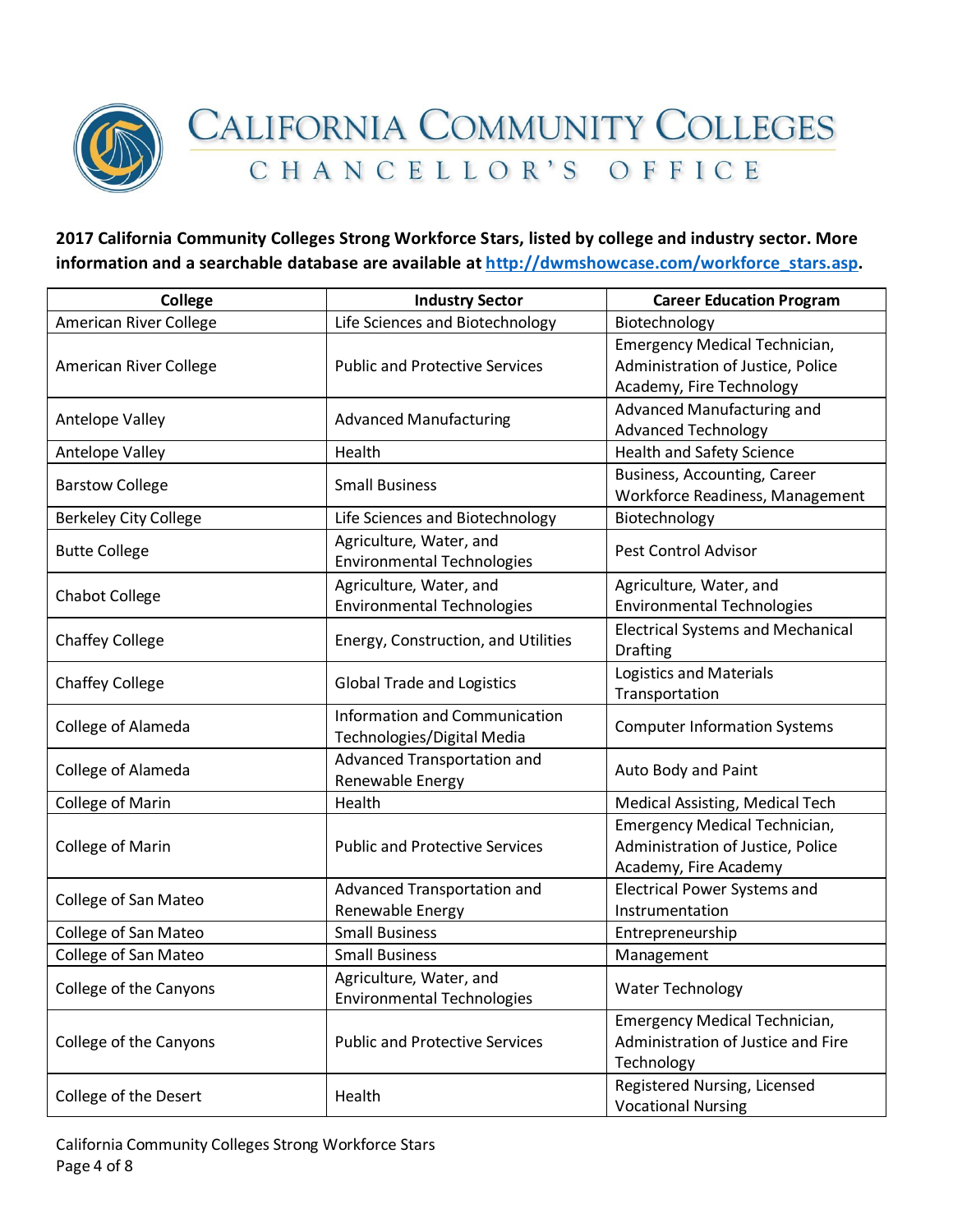| College of the Redwoods              | Energy, Construction, and Utilities                          | Drafting and 3-D Modeling                                                |
|--------------------------------------|--------------------------------------------------------------|--------------------------------------------------------------------------|
|                                      | Advanced Transportation and                                  | Automotive Technology,                                                   |
| College of the Sequoias              | Renewable Energy                                             | <b>Construction Technology</b>                                           |
|                                      | Information and Communication                                |                                                                          |
| College of the Siskiyous             | Technologies/Digital Media                                   | <b>Computer Science and Business</b>                                     |
|                                      |                                                              | Emergency Medical Technician,                                            |
| College of the Siskiyous             | <b>Public and Protective Services</b>                        | Administration of Justice, Fire                                          |
|                                      |                                                              | Technology                                                               |
|                                      |                                                              | Water Resources Management,                                              |
|                                      | Agriculture, Water, and                                      | Watershed Management Technology,                                         |
| Columbia College                     | <b>Environmental Technologies</b>                            | Water Resources Management,                                              |
|                                      |                                                              | Watershed Management Technology,                                         |
|                                      |                                                              | Wastewater Treatment Management                                          |
|                                      |                                                              | Welding, Metal Sculpture for                                             |
| Columbia College                     | Energy, Construction, and Utilities                          | Entrepreneurs, Technology for                                            |
|                                      |                                                              | Entrepreneurs                                                            |
| <b>Compton Community Educational</b> | Advanced Transportation and                                  | Automotive Collision Repair /                                            |
| Center (El Camino College)           | Renewable Energy                                             | Painting                                                                 |
| <b>Compton Community Educational</b> | Energy, Construction, and Utilities                          | Heating, Ventilation and Air                                             |
| Center (El Camino College)           |                                                              | Conditioning (HVAC)                                                      |
| Contra Costa College                 | <b>Advanced Manufacturing</b>                                | Forklift Logistics Operations and                                        |
|                                      |                                                              | <b>Warehouse Management</b>                                              |
| <b>Copper Mountain College</b>       | <b>Small Business</b>                                        | <b>General Business</b>                                                  |
|                                      |                                                              | Child Development, Early Childhood                                       |
| <b>Crafton Hills College</b>         | <b>Education and Human development</b>                       | Education, Associate Teacher, Master                                     |
|                                      |                                                              | Teacher, Site Supervisor, Teacher                                        |
| <b>Crafton Hills College</b>         | <b>Small Business</b>                                        | <b>Business Administration and Business</b>                              |
|                                      |                                                              | Management                                                               |
| Cuyamaca College                     | Agriculture, Water, and<br><b>Environmental Technologies</b> | <b>Ornamental Horticulture</b>                                           |
|                                      |                                                              |                                                                          |
| Cuyamaca College                     | Energy, Construction, and Utilities                          | Wastewater Management and<br><b>Environmental Health and Safety</b>      |
| De Anza College                      | <b>Advanced Manufacturing</b>                                | Digital Manufacturing Technology                                         |
|                                      |                                                              |                                                                          |
|                                      |                                                              | <b>Energy Management and Building</b><br>Science, Environmental Resource |
| De Anza College                      | Energy, Construction, and Utilities                          | Management and Pollution                                                 |
|                                      |                                                              | Prevention                                                               |
| El Camino College                    | <b>Advanced Manufacturing</b>                                | Machine Tool Technology                                                  |
| <b>Evergreen Valley College</b>      | <b>Advanced Manufacturing</b>                                | <b>Advanced Manufacturing</b>                                            |
|                                      | Advanced Transportation and                                  |                                                                          |
| <b>Evergreen Valley College</b>      | Renewable Energy                                             | <b>Automotive Technology</b>                                             |
| Evergreen Valley College             | <b>Small Business</b>                                        | Accounting                                                               |
| Folsom Lake College                  | Life Sciences and Biotechnology                              | Medical Laboratory Technician                                            |
| <b>Foothill College</b>              | Energy, Construction, and Utilities                          | <b>Construction Crafts</b>                                               |
|                                      |                                                              | Administration of Justice and Police                                     |
| <b>Fullerton College</b>             | <b>Public and Protective Services</b>                        | Academy                                                                  |
|                                      | Information and Communication                                |                                                                          |
| Golden West College                  | Technologies/Digital Media                                   | Digital Arts and Media                                                   |
| Hartnell College                     | Health                                                       | Alcohol and Other Drugs                                                  |
|                                      |                                                              |                                                                          |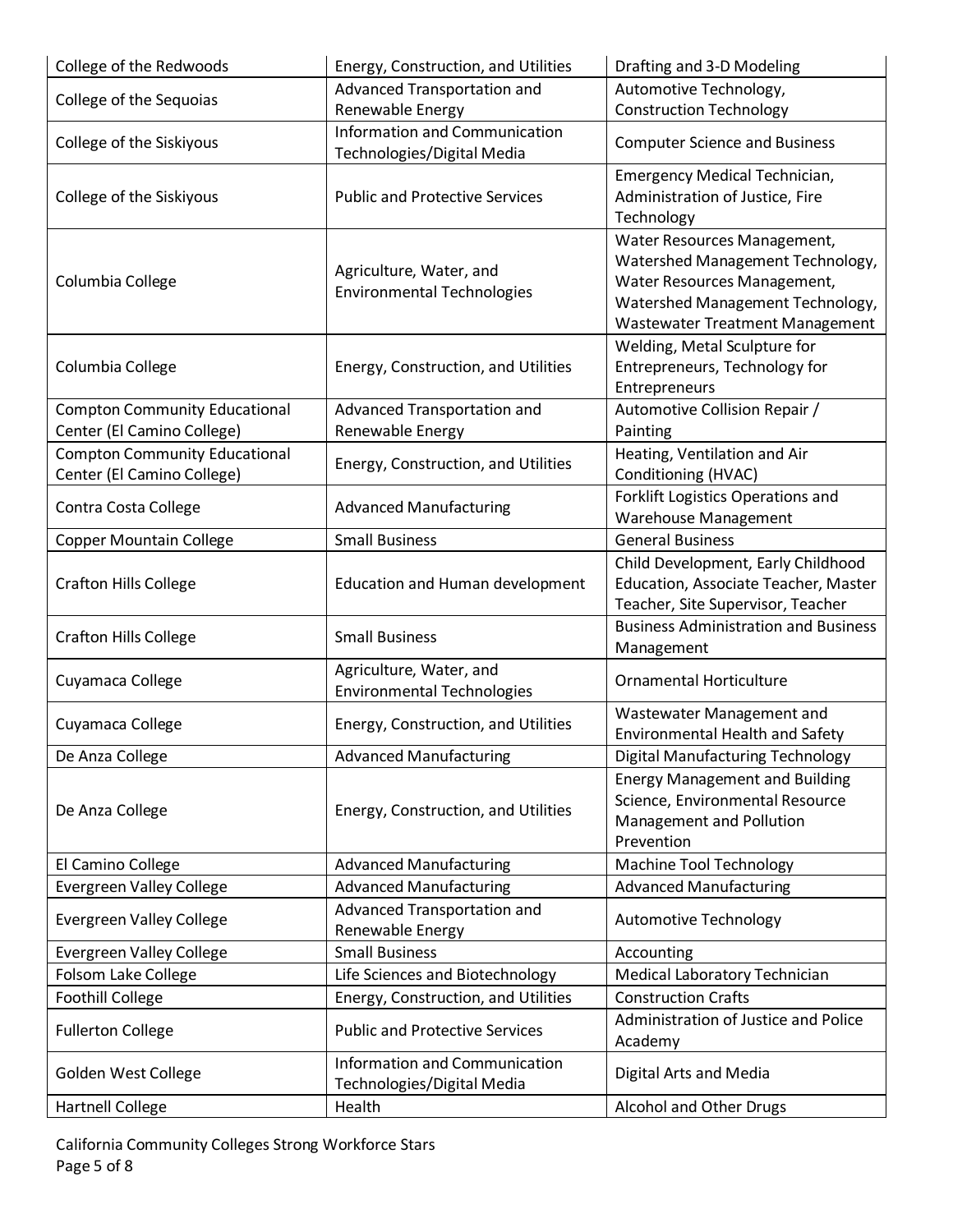| <b>Imperial Valley College</b> | Health                                                       | <b>Alcohol and Drug Studies</b>                                                                                                                                                                                   |
|--------------------------------|--------------------------------------------------------------|-------------------------------------------------------------------------------------------------------------------------------------------------------------------------------------------------------------------|
| Laney College                  | Energy, Construction, and Utilities                          | <b>Construction Management, Welding</b><br>Technology, Wood Technology,<br>Carpentry, Electricity/Electronics<br>Technology, Machine Technology                                                                   |
| Laney College                  | Energy, Construction, and Utilities                          | Electricity/Electronics Technology,<br><b>Building Automation Systems,</b><br>Commercial HVAC Systems,<br>Residential and HVAC Refrigeration,<br>Carpentry, Welding Technology,<br><b>Construction Management</b> |
| Laney College                  | <b>Global Trade and Logistics</b>                            | <b>Global Trade and Logistics</b>                                                                                                                                                                                 |
| Laney College                  | Information and Communication<br>Technologies/Digital Media  | Information and Communication<br>Technologies/Digital Media                                                                                                                                                       |
| Los Angeles City College       | Health                                                       | Radiologic Technology, Registered<br>Nursing, Dental Technology, Dietetics                                                                                                                                        |
| Los Angeles Harbor College     | <b>Small Business</b>                                        | Architecture, Accounting, Child<br>Development, Real Estate, Business                                                                                                                                             |
| Los Angeles Mission College    | Health                                                       | Nutrition, Foods, and Culinary Arts                                                                                                                                                                               |
| Los Medanos College            | Advanced Transportation and<br>Renewable Energy              | <b>Automotive Technology</b>                                                                                                                                                                                      |
| Los Medanos College            | <b>Public and Protective Services</b>                        | Emergency Medical Technician,<br>Administration of Justice, Police<br>Academy, Fire Technology                                                                                                                    |
| Mendocino College              | <b>Advanced Manufacturing</b>                                | <b>Textile Arts</b>                                                                                                                                                                                               |
| Mendocino College              | Advanced Transportation and<br>Renewable Energy              | <b>Automotive Technology</b>                                                                                                                                                                                      |
| Mendocino College              | Energy, Construction, and Utilities                          | Sustainable Construction and Energy<br>Technology                                                                                                                                                                 |
| <b>Merritt College</b>         | Agriculture, Water, and<br><b>Environmental Technologies</b> | Landscape Design and Maintenance                                                                                                                                                                                  |
| <b>Merritt College</b>         | Health                                                       | <b>Community and Social Services</b>                                                                                                                                                                              |
| Merritt College                | <b>Small Business</b>                                        | <b>Real Estate</b>                                                                                                                                                                                                |
| Mira Costa College             | Health                                                       | Registered Nurse and Licensed<br><b>Vocational Nurse</b>                                                                                                                                                          |
| Monterey Peninsula College     | <b>Public and Protective Services</b>                        | Administration of Justice and Fire<br>Technology                                                                                                                                                                  |
| Moorpark College               | Agriculture, Water, and<br><b>Environmental Technologies</b> | <b>Exotic Animal Training and</b><br>Management                                                                                                                                                                   |
| Moorpark College               | Health                                                       | Radiologic Technology and Nursing                                                                                                                                                                                 |
| Moreno Valley College          | Agriculture, Water, and<br><b>Environmental Technologies</b> | Wildland Fire Behavior and Weather                                                                                                                                                                                |
| Mt San Jacinto College         | <b>Advanced Manufacturing</b>                                | <b>General Engineering Technology</b>                                                                                                                                                                             |
| Mt. San Antonio College        | Agriculture, Water, and<br><b>Environmental Technologies</b> | Vet Technician                                                                                                                                                                                                    |
| Mt. San Antonio College        | Life Sciences and Biotechnology                              | Histotechnician                                                                                                                                                                                                   |
| Napa Valley College            | <b>Advanced Manufacturing</b>                                | Machine Tools Technology, Welding<br>Technology Digital Designs, Graphic<br>Technologies                                                                                                                          |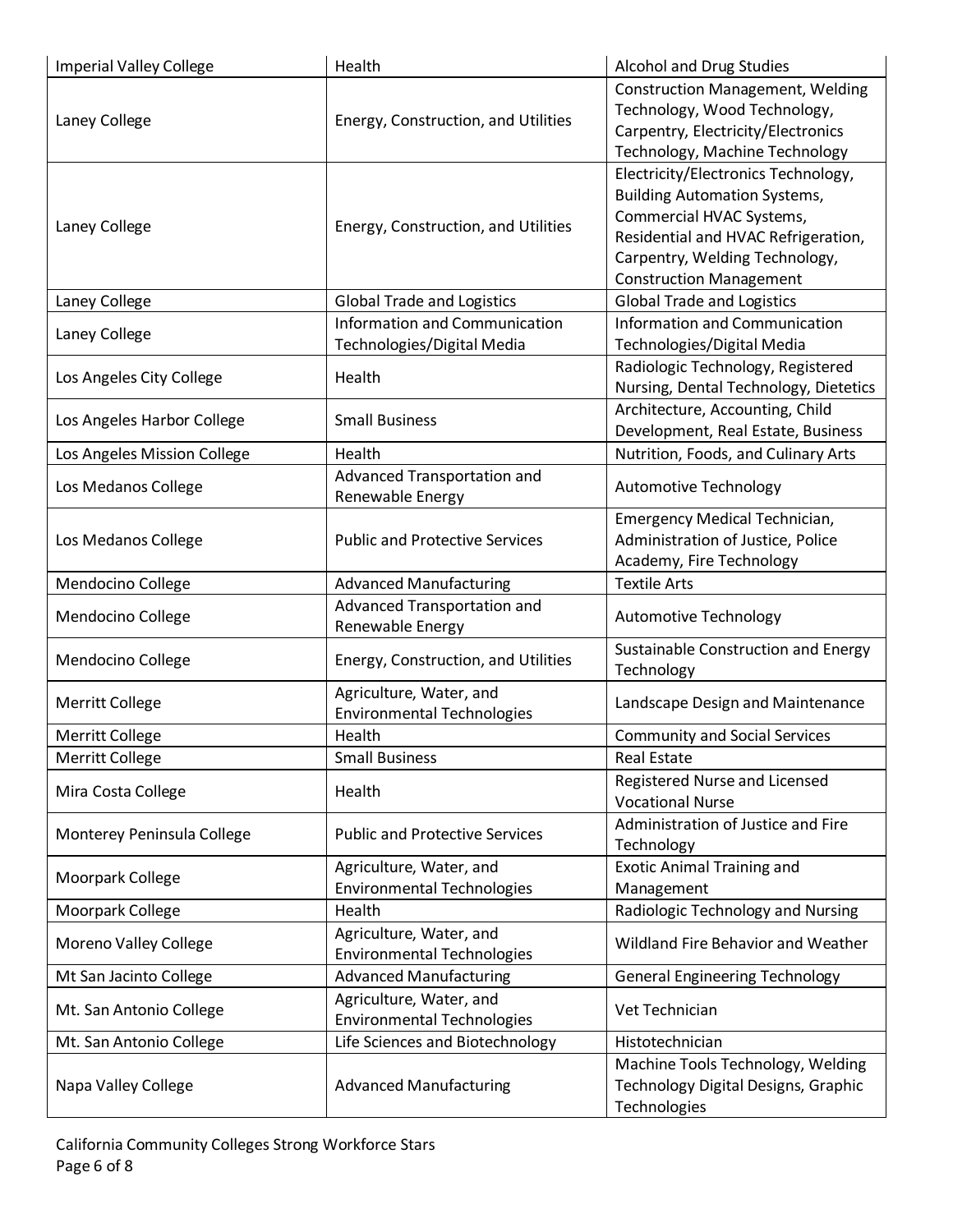| Napa Valley College         | <b>Public and Protective Services</b>                        | Emergency Medical Technician,<br>Administration of Justice, Police<br>Academy                                              |
|-----------------------------|--------------------------------------------------------------|----------------------------------------------------------------------------------------------------------------------------|
| Napa Valley College         | Agriculture, Water, and<br><b>Environmental Technologies</b> | Viticulture and Winery Technology                                                                                          |
| Napa Valley College         | Energy, Construction, and Utilities                          | <b>Welding Technologies</b>                                                                                                |
| Napa Valley College         | Health                                                       | Psychiatric Technician, Registered<br>Nursing, Vocational Nursing,<br>Respiratory Care, Paramedic Care                     |
| Norco College               | Energy, Construction, and Utilities                          | <b>Construction Technology</b>                                                                                             |
| Ohlone College              | Health                                                       | Registered Nurse, Respiratory<br>Therapist, Physical Therapist<br>Assistant                                                |
| <b>Ohlone College</b>       | <b>Public and Protective Services</b>                        | <b>Administration of Justice</b>                                                                                           |
| <b>Orange Coast College</b> | <b>Public and Protective Services</b>                        | <b>Emergency Medical Technician</b>                                                                                        |
| Palo Verde College          | Agriculture, Water, and<br><b>Environmental Technologies</b> | Environmental Technology/Fire<br>Science Technology                                                                        |
| Palomar College             | Agriculture, Water, and<br><b>Environmental Technologies</b> | Water and Wastewater                                                                                                       |
| <b>Reedley College</b>      | <b>Public and Protective Services</b>                        | Administration of Justice,<br>Corrections, Fire Technology                                                                 |
| Sacramento City College     | Advanced Transportation and<br>Renewable Energy              | Airframe and Power Plant Mechanics                                                                                         |
| Sacramento City College     | Health                                                       | <b>Registered Nursing</b>                                                                                                  |
| San Diego City College      | Energy, Construction, and Utilities                          | Heating, Ventilation and Air<br>Conditioning (HVAC)                                                                        |
| San Diego Mesa College      | Retail, Hospitality, and Tourism                             | Fashion                                                                                                                    |
| San Diego Miramar College   | Advanced Transportation and<br>Renewable Energy              | <b>Aviation Maintenance Technology</b>                                                                                     |
| San Joaquin Delta College   | Health                                                       | Registered Nurse, Psychiatric<br>Technician, Radiologic Technology,<br>Speech Language Pathology                           |
| San Joaquin Delta College   | <b>Public and Protective Services</b>                        | Administration of Justice,<br>Corrections, Fire Technology, Basic<br>Peace Officer Academy                                 |
| San Joaquin Delta College   | Life Sciences and Biotechnology<br>Sector                    | <b>Electron Microscopy</b>                                                                                                 |
| San Jose City College       | Energy, Construction, and Utilities                          | Construction Technology, Residential<br>Maintenance and Construction,<br>Residential Carpentry, Construction<br>Technology |
| Santa Ana College           | <b>Advanced Manufacturing</b>                                | <b>Manufacturing Technology</b>                                                                                            |
| Santa Ana College           | Advanced Transportation and<br>Renewable Energy              | <b>Automotive Technology</b>                                                                                               |
| Santa Barbara City College  | <b>Global Trade and Logistics</b>                            | <b>International Business and Trade</b>                                                                                    |
| Santiago Canyon College     | Energy, Construction, and Utilities                          | Carpentry and Electrician<br>Apprenticeship                                                                                |
| Santiago Canyon College     | Energy, Construction, and Utilities                          | Electrician                                                                                                                |
| Shasta College              | Agriculture, Water, and                                      | Welding Technology, Water,                                                                                                 |
|                             |                                                              |                                                                                                                            |